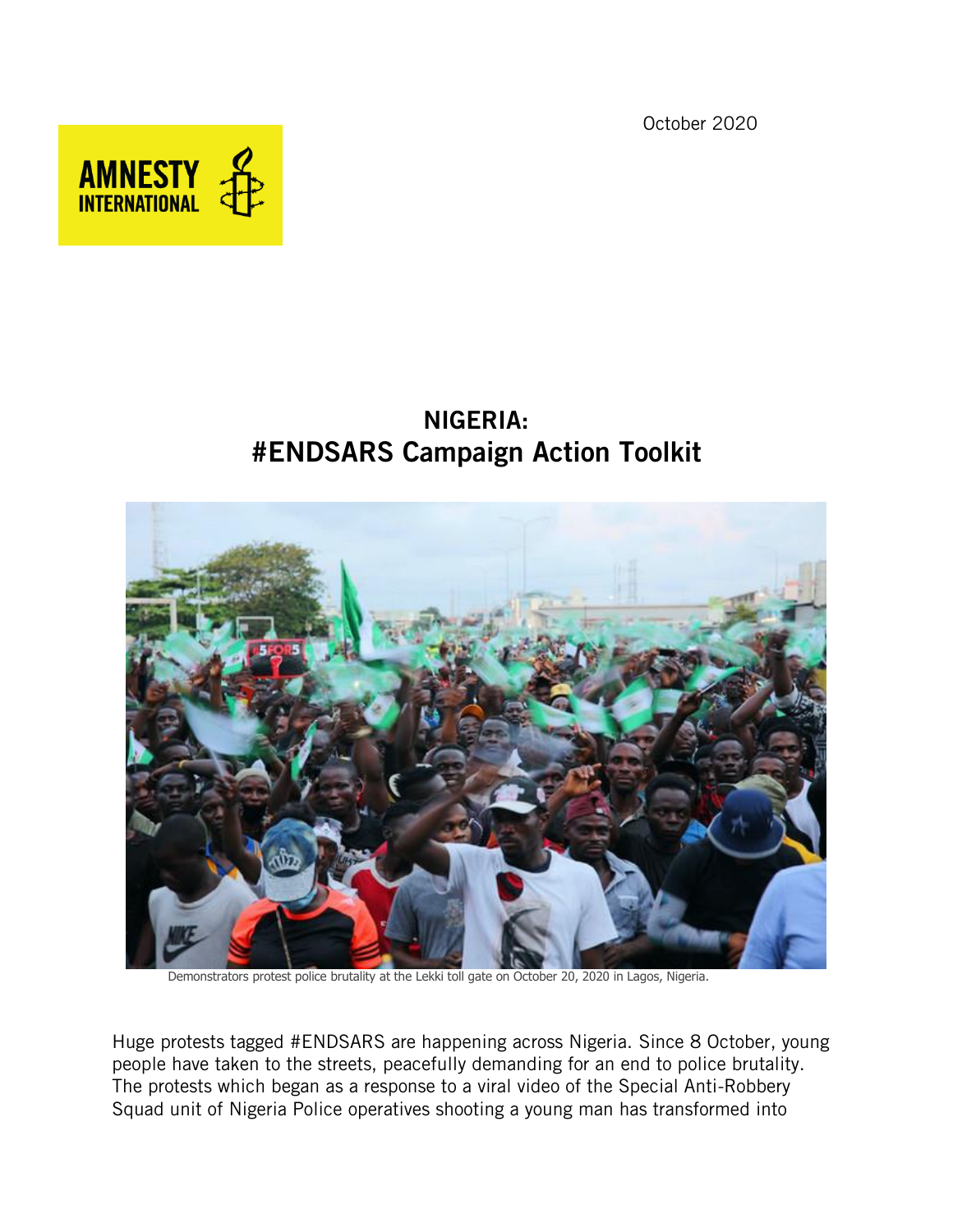nationwide agitations for true police reforms. They organized nationwide street protests, singing the national anthem and holding up Nigeria's flag. Their main demands – an end to police brutality, accountability for extrajudicial killings, rape, torture and extortion by SARS officers and policing reforms. On Tuesday 10 October, Nigeria's military forces opened fire at peaceful protesters at two locations in Lagos, south west Nigeria killing at least 12 people and leaving hundreds injured. The killings took place in Lekki and Alausa, where thousands were protesting police brutality as part of the #EndSars movement. The United Nations and the African Union have both condemned the use of lethal force on peaceful protesters by Nigeria authorities.

### SARS, Policing and Human Rights in Nigeria



In late 2017, Nigerian human rights defenders and activists launched a massive campaign tagged #EndSARS. The campaign was aimed at drawing attention to human rights violations committed by the Special Anti-Robbery Squad (SARS), a unit of the Nigerian police tasked with fighting violent crimes such as robbery and kidnapping.

Since 2014, Amnesty International has documented widespread human rights violations including extrajudicial executions, torture, and other ill-treatment, rape and extortion by officers of the SARS. Nigerians in their hundreds marched across major cities in the country, calling on the government to disband SARS, as well as to prosecute SARS officers who have perpetrated human rights violations. Through videos and photos on social media, others shared horrendous stories of SARS officers abusing their victims. The Nigerian police - after initially resorting to denial and threats towards the promoters of the campaign - finally admitted that SARS was involved in human rights violations and consequently promised reforms.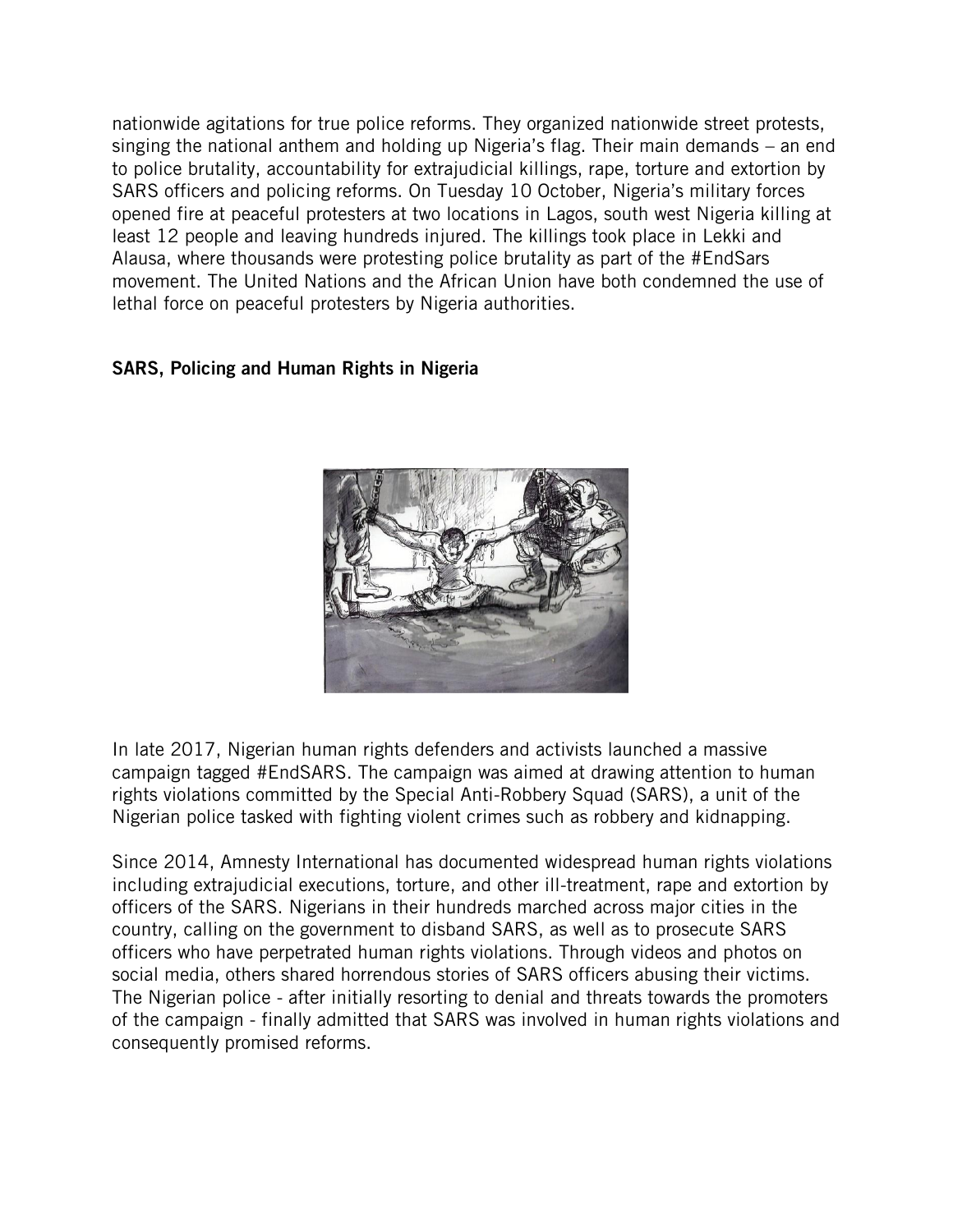

In June 2020, Amnesty International released a report documents cases of extortion, torture and ill treatment by SARS between January 2017 and May 2020. It reveals a pattern of abuse of power by SARS officers and the consistent failure by the Nigerian authorities to bring perpetrators to justice. The report highlighted the deficiencies in Nigerian police accountability that contribute to and exacerbate these violations. AI documented cases where detainees in SARS custody were subjected to a variety of methods of torture including hanging, mock execution, beating, punching and kicking, burning with cigarettes, waterboarding, near-asphyxiation with plastic bags, forcing detainees to assume stressful bodily positions and sexual violence. Findings from our research indicate that few cases are investigated and hardly any officers are brought to justice on account of torture and other ill-treatment. In few instances where cases became public knowledge, the police authorities usually promised investigations. However, Amnesty International has found that no investigation or prosecution of perpetrators took place in any of the cases documented in this report.

The Buhari administration has repeatedly promised to reform SARS. On 14 August 2018, the Nigerian Vice-President ordered an immediate reform of SARS, citing the widespread public outcry against their conduct, as the basis for the order. He also directed the National Human Rights Commission (NHRC) to set up a judicial panel to investigate SARS alleged unlawful activities. Hours later, the police authority announced a list of reform measures aimed at increasing SARS' public accountability for its actions. The measures include the change of name from Special Anti-Robbery Squad (SARS) to Federal Special Anti-Robbery Squad (FSARS), the appointment of high-ranking police officer to supervise the operation of FSARS and the restriction of FSARS operations to the prevention of armed robbery and kidnapping. Despite these promises of reform and accountability for violations, this report shows that SARS officers continue to subject detainees in their custody to torture and other forms of ill-treatment with total impunity.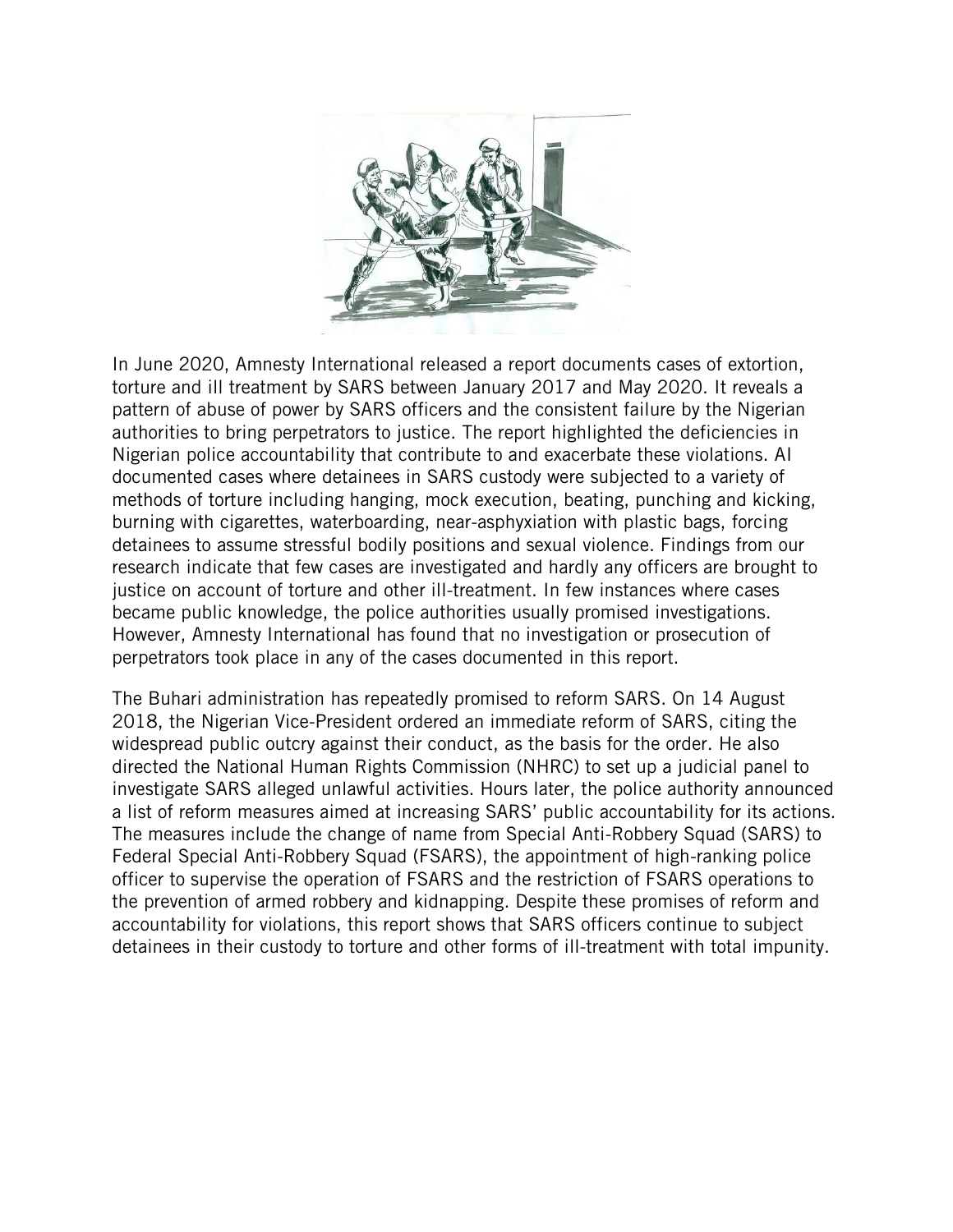

Amnesty International believes that the ongoing impunity enjoyed by SARS officers for human rights violations points to deficiencies in policing practice and the absence of an effective police accountability system. The Nigerian government adopted a law criminalizing torture in December 2017. However, to date, no SARS officer has been convicted of torture in a Nigerian court. Perpetrators of torture continue to act with impunity, as if they are above the law.

Nigeria is a state party to various international treaties, including the International Covenant on Civil and Political Rights (ICCPR), the UN Convention against Torture and Other Cruel, Inhuman or Degrading Treatment or Punishment (UNCAT) and the African Charter on Human and Peoples Rights. The country is obliged under these international treaties to take a wide array of measures against torture and other ill-treatment, including its prohibition in law, ensuring that complaints are investigated, bringing perpetrators to justice and providing reparations to victims.

# Our Demands

- 1. Call for an immediate end to the killing of peaceful protesters across the country by security agents and the military.
- 2. Call for a prompt, thorough, impartial, and effective investigation into the the killing of peaceful protesters at Lekki Toll Gate and other parts of the country and bring to justice anyone suspected to be responsible for the killings and attacks on protesters.
- 3. Publicly instruct security agents and the military to stop using excessive force against peaceful protesters across the country.
- 4. Ensure access to justice and effective remedies for victims and their families, including adequate compensation, reparation, restitution, satisfaction and guarantee of non-repetition.
- 5. Call on Nigerian government officials both in Nigeria and abroad to publicly commit to implement the demands of the protesters including: an end to police brutality, accountability for extrajudicial killings, rape, torture and extortion by SARS officers and policing reforms.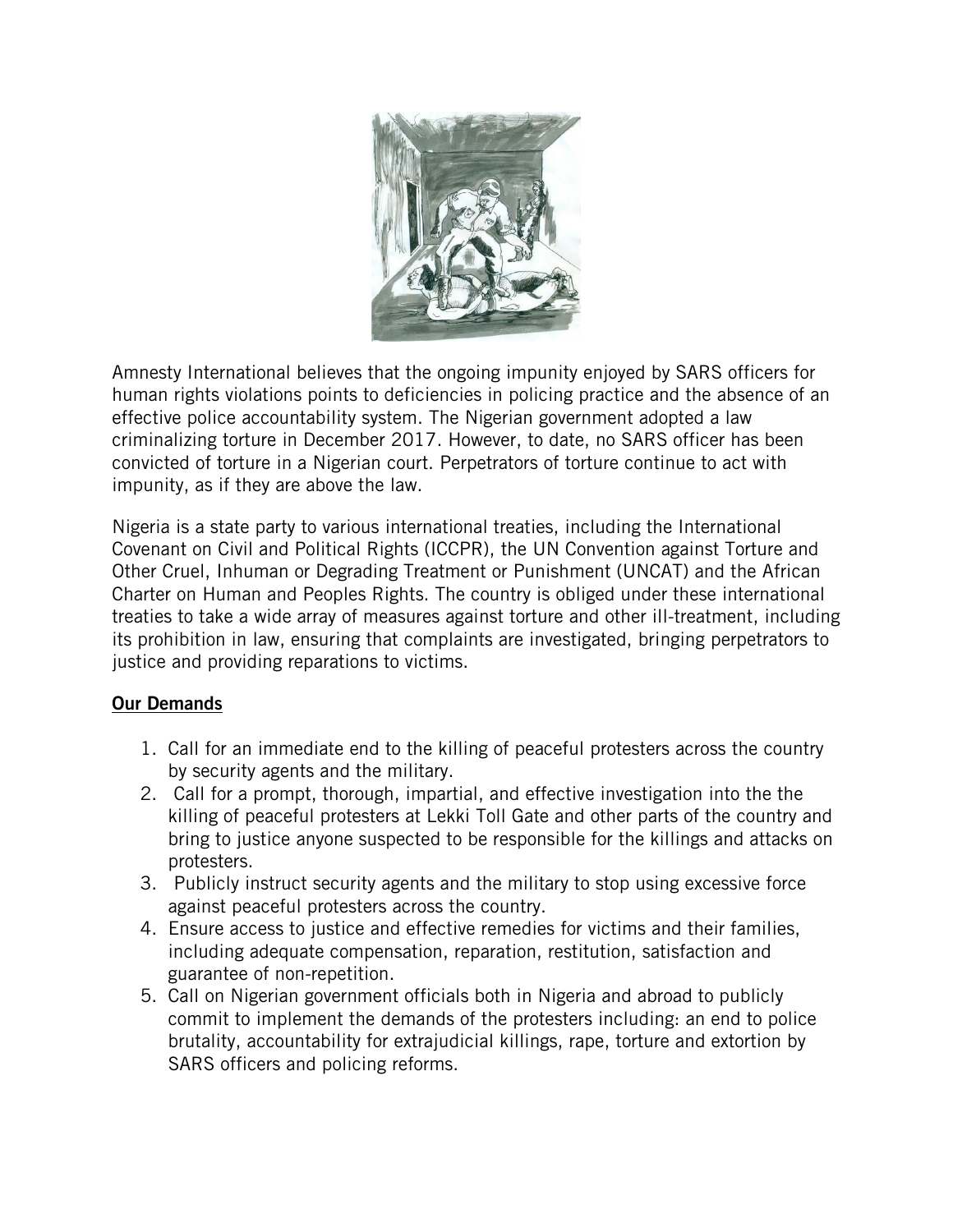

Nigerian youths seen waving the Nigerian national flag in front of a crowd in support of the ongoing protest against the unjust brutality of The Nigerian Police Force Unit named Special Anti-Robbery Squad (SARS) in Lagos on October 13, 2020.

# Take Action

Reach out to Nigerians in the diaspora and collaborate with them in our effort to end police brutality Nigeria.

Inform and engage the U.S. Congress, your locally elected officials, the media about the situation in Nigeria through social media, actions, on and offline meetings, vigils briefings press releases.

#### Share and Sign Our #ENDSARS petition

In Nigeria, civilians have been extorted, raped, tortured, and killed by police officers from the Special Anti-Robbery Squad – SARS. Protests forced the Nigerian government to finally put an end to SARS. But it's not enough. Victims of these crimes are still waiting for justice. Take **action** here to end the impunity of SARS in Nigeria.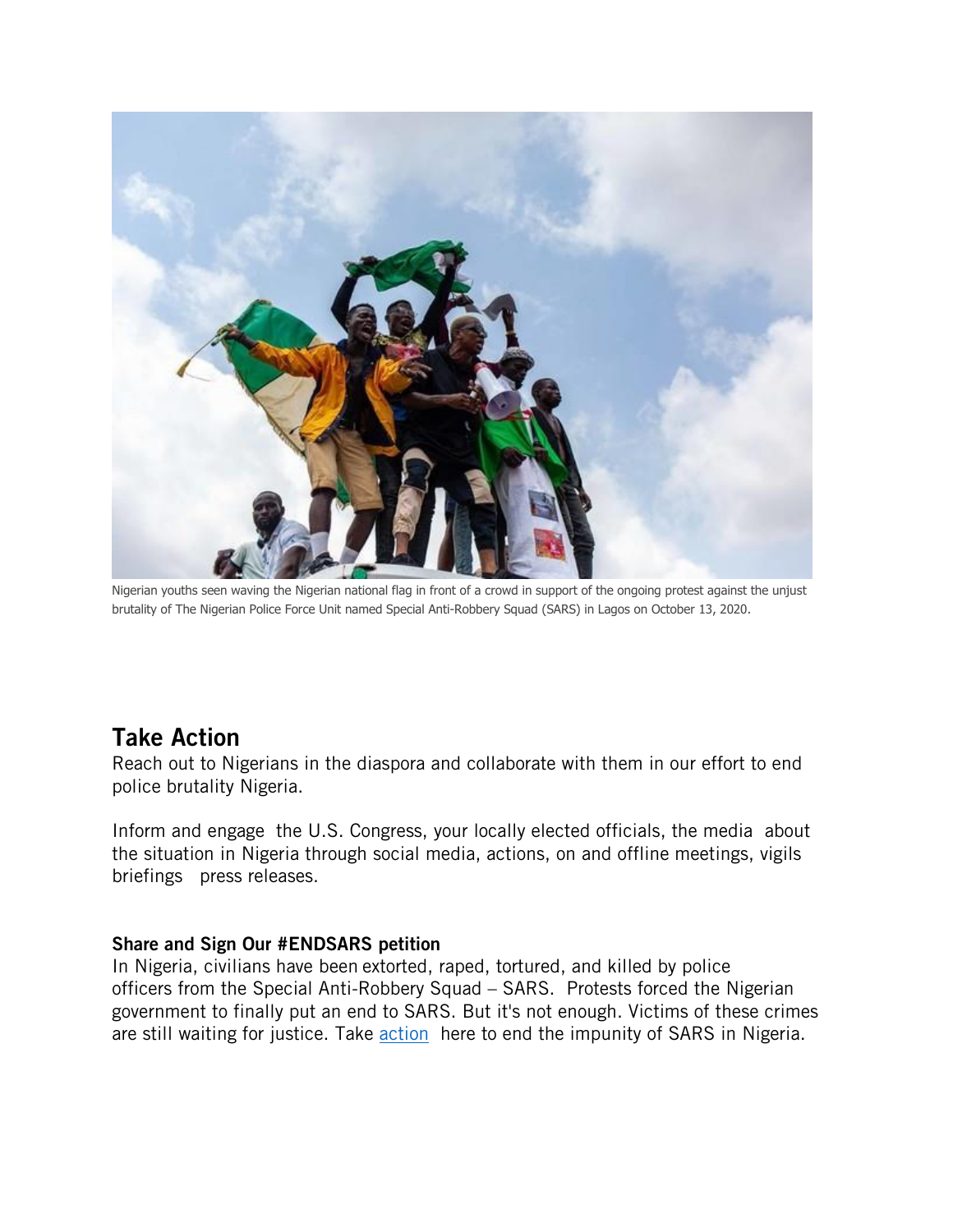#### Tweet

Online actions: Share suggested tweets below on social media tagging @AmnestyNigeria, using these handles:

@Mbuhari for Twitter

@MuhammaduBuhari for Facebook

Muhammadubuhari for Instagram

#### Sample Tweets

[1. @MBuhari](mailto:1.@MBuhari) must investigate the killing of #ENDSARS protesters in #Nigeria.

[2.@MBuhari,](mailto:2.@MBuhari) stop @HQNigerianArmy and @PoliceNG from killing #ENDSARS protesters. Protest is a human right.

3. [.@MBuhari](mailto:.@MBuhari) opening fire on peaceful #ENDSARS protesters is a blatant violation of people's rights to life, dignity, freedom of expression and peaceful assembly.

4.For years the Special Anti-Robbery Squad (SARS) continued to use torture, and other cruel, inhuman and degrading treatment to extort, punish and extract information from suspects, leaving a tragic trail of victims awaiting justice. (ADD LINK TO PR+VIDEO)

5. @MBuhari must ensure that there is real reform within @PoliceNG

8. Reform within @PoliceNG must translate into ending torture, unlawful detention, extortion, extrajudicial execution and other human rights violations that SARS officers have been committing for years across Nigeria.

#### Send Letters to the Nigerian Ambassador to the United States

(Copy the US Ambassador to Nigeria) His Excellency Sylvanus Adiewere Nsofor Ambassador Embassy of the Federal Republic of Nigeria 3519 International Court, NW Washington, DC 20008 Tel: (202) 800 7201 (Ext.100) Email: info@nigeriaembassyusa.org [ambassadornsofor@nigeriaembassyusa.org](mailto:ambassadornsofor@nigeriaembassyusa.org)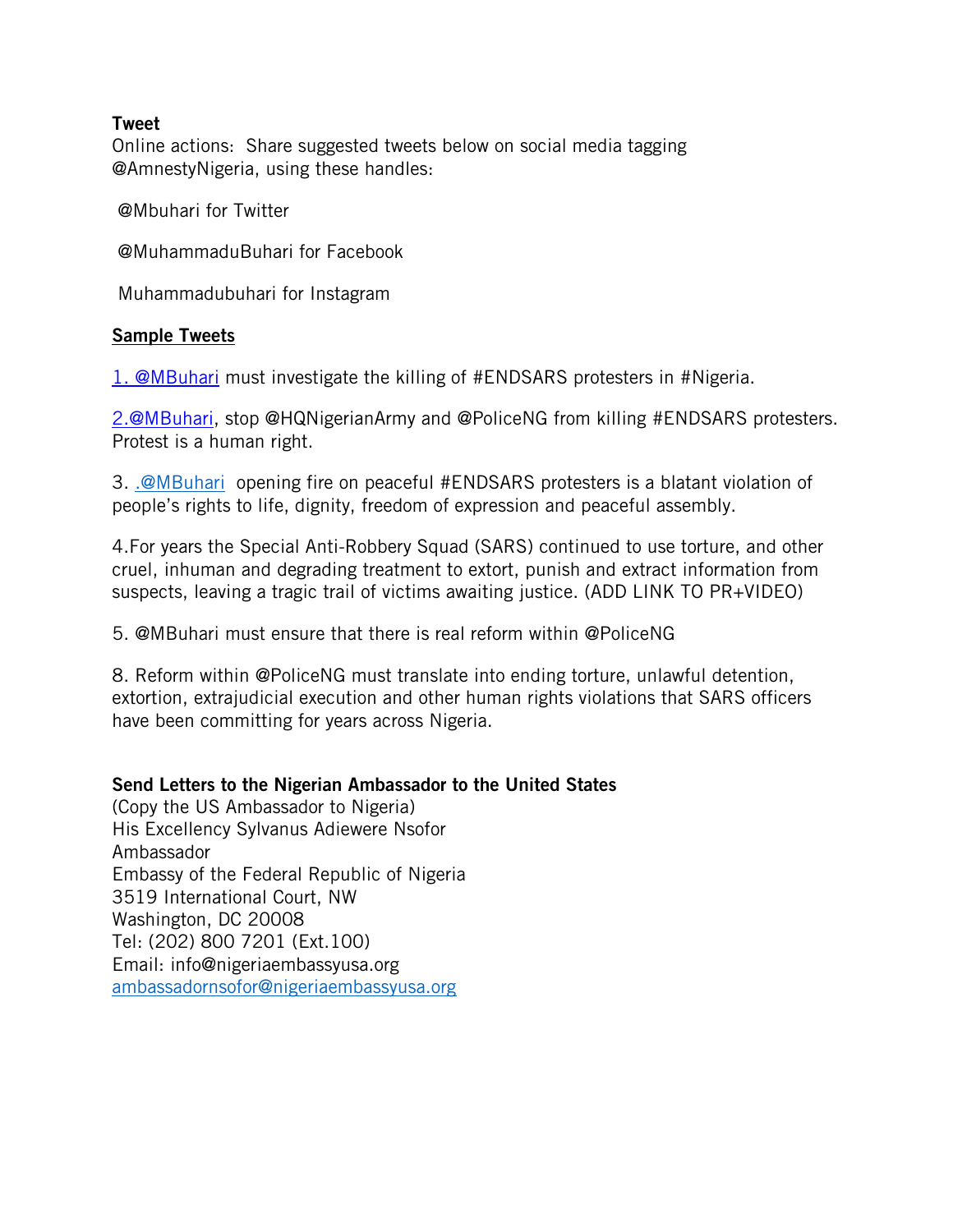#### Engage your local elected leaders

Have your town Council pass a resolution calling for President Buhari of Nigeria to #ENDSARS, ensure full demand accountability for human rights violation committed by the SARS unit and the Nigerian police and implement, credible, comprehensive and transparent reform of the police taking involving Nigerian people and Civil society organizations

(Model Resolution )

# *A Resolution in Support of the Nigerian People and their efforts to secure Police Reform and ensure the respect of the fundamental Human Rights of All Nigerian*

*Whereas On 8 October, Nigerian youth organized protests throughout Nigeria after a video of an unarmed man in Delta State being shot by Special Anti-Robbery Squad (SARS) officers surfaced.* 

*Whereas #EndSARS protesters have remained peaceful but despite this, have been met with state-sanctioned violence including on October 20, 2020 when the Nigerian army shot and killed unarmed protesters singing the national anthem and holding the Nigerian flag while over 120,000 people worldwide watched on a protester's Instagram live feed.* 

*Whereas the "Lekki Toll Gate Massacre" or "Black Tuesday," has been followed by other incidents of peaceful protestors being killed and injured since the protests began, require the immediate attention of the international community. Whereas in late 2017, Nigerian human rights defenders and activists launched a massive campaign tagged #EndSARS, aimed at drawing attention to human rights violations committed by the Special Anti-Robbery Squad (SARS), a unit of the Nigerian police tasked with fighting violent crimes such as robbery and kidnapping.* 

*Whereas, SARS has been linked to widespread human rights violations including extrajudicial executions, torture, and other ill-treatment, rape and extortion by officers of the SARS.* 

*Whereas Nigerians in their hundreds, marched across major cities in the country, calling on the government to disband SARS, as well as to prosecute SARS officers who have perpetrated human rights violations.* 

*Whereas the Nigerian police - after initially resorting to denial and threats towards the promoters of the campaign - finally admitted that SARS was involved in human rights violations and consequently promised reforms which were never implemented*

*Whereas the Buhari administration has repeatedly promised to reform SARS including on August 14 2018 when the Nigerian Vice-President ordered an immediate reform of SARS and directed the National Human Rights Commission (NHRC) to set up a judicial panel to investigate SARS alleged unlawful activities. And which just hours later,*